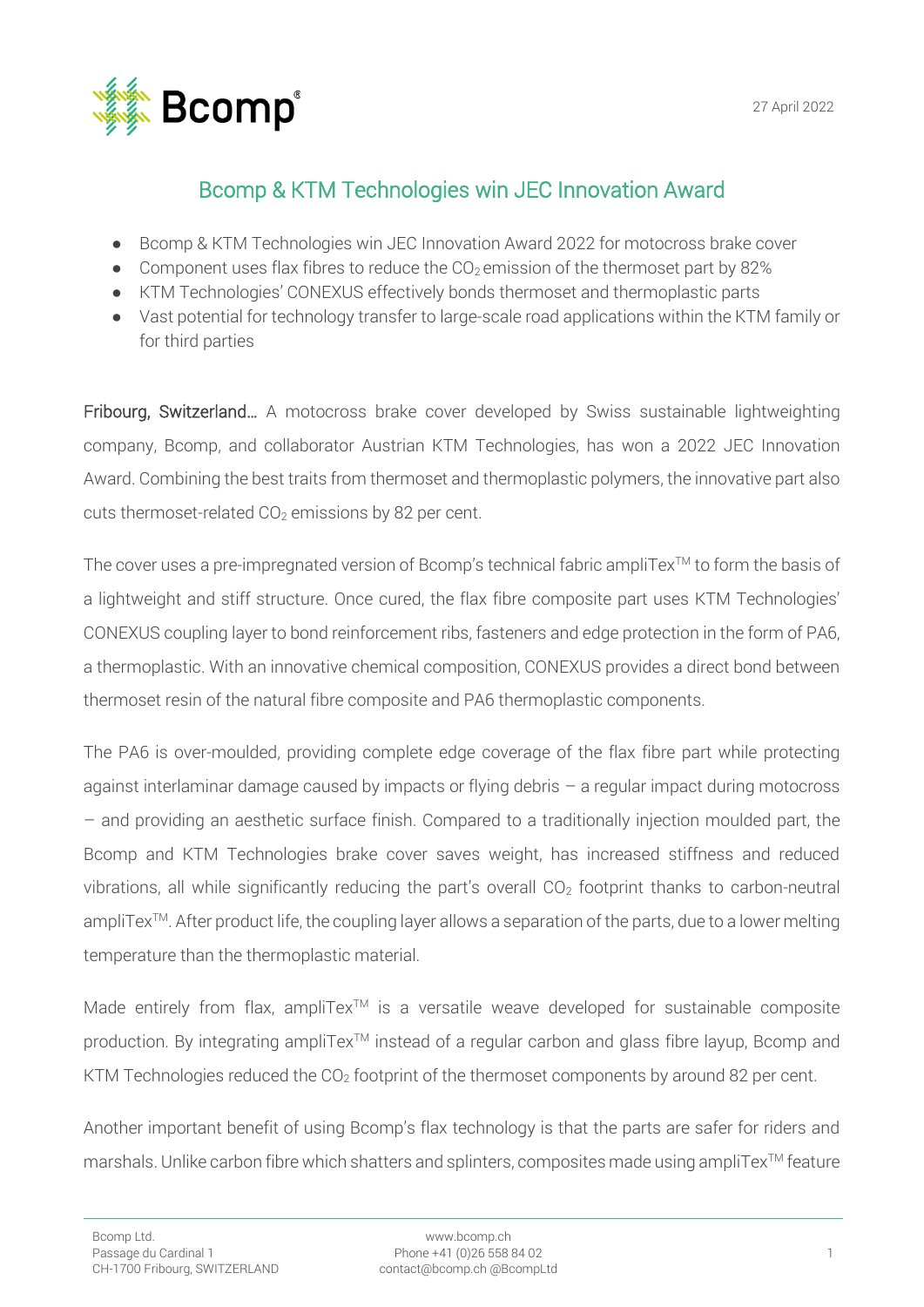

ductile fracture behaviour. This also means that carbon fibre-related punctures would also be a thing of the past.

With sustainability and the circular economy becoming an increasingly important force within motorsport and mobility, projects like this brake cover are breaking new ground. With ongoing advancement in the development of fully bio-based epoxy resin and bio-based PA6 already available, KTM Technologies plans to develop a completely bio-based brake cover in the near future. At the end of the part's life, the thermoset and thermoplastic components can be easily separated thanks to the CONEXUS foil, the PA6 can be recycled and reused while the natural fibre composite can be used to generate electricity via thermal energy recovery.

Hans Lochner, Team Leader Material & Application at KTM Technologies, commented: "With this demonstrator component, we have succeeded in proving the series production capability of this technology. This is an important milestone for our efforts in the field of sustainable engineering and the use of bio-based composites. This is a testament that with bio-based plastics and fibres, it is possible to produce performance components in series. We are very proud to see that our project and technology was recognized and awarded by the JEC committee."

Michael Heider, Lead Engineer Material & Application at KTM Technologies, commented: "The reduction of the CO2 footprint in the production of motorbikes and scooters will play an even more important role in the future. Particularly two-wheelers powered by electricity or e-fuels are an alternative to cars in daily individual transport due to their low weight and small footprint with a good range. This segment is going to prove a large applicability for numerous components to use this technology. We are looking forward to further develop this and other parts together with Bcomp and our partners."

Christian Fischer, CEO and Co-Founder at Bcomp, commented: "This project has been an exciting demonstration of the progress made by KTM Technologies and Bcomp and we are thrilled to have been shortlisted and win a 2022 JEC Innovation Award. The idea of sustainable bodywork with valid and beneficial end-of-life options is revolutionary with far-reaching implications. KTM Technologies's CONEXUS has been a critical enabler of our ampliTex-based composites in new applications, allowing us to add local reinforcements, attachment points and edge protection using thermoplastic parts while